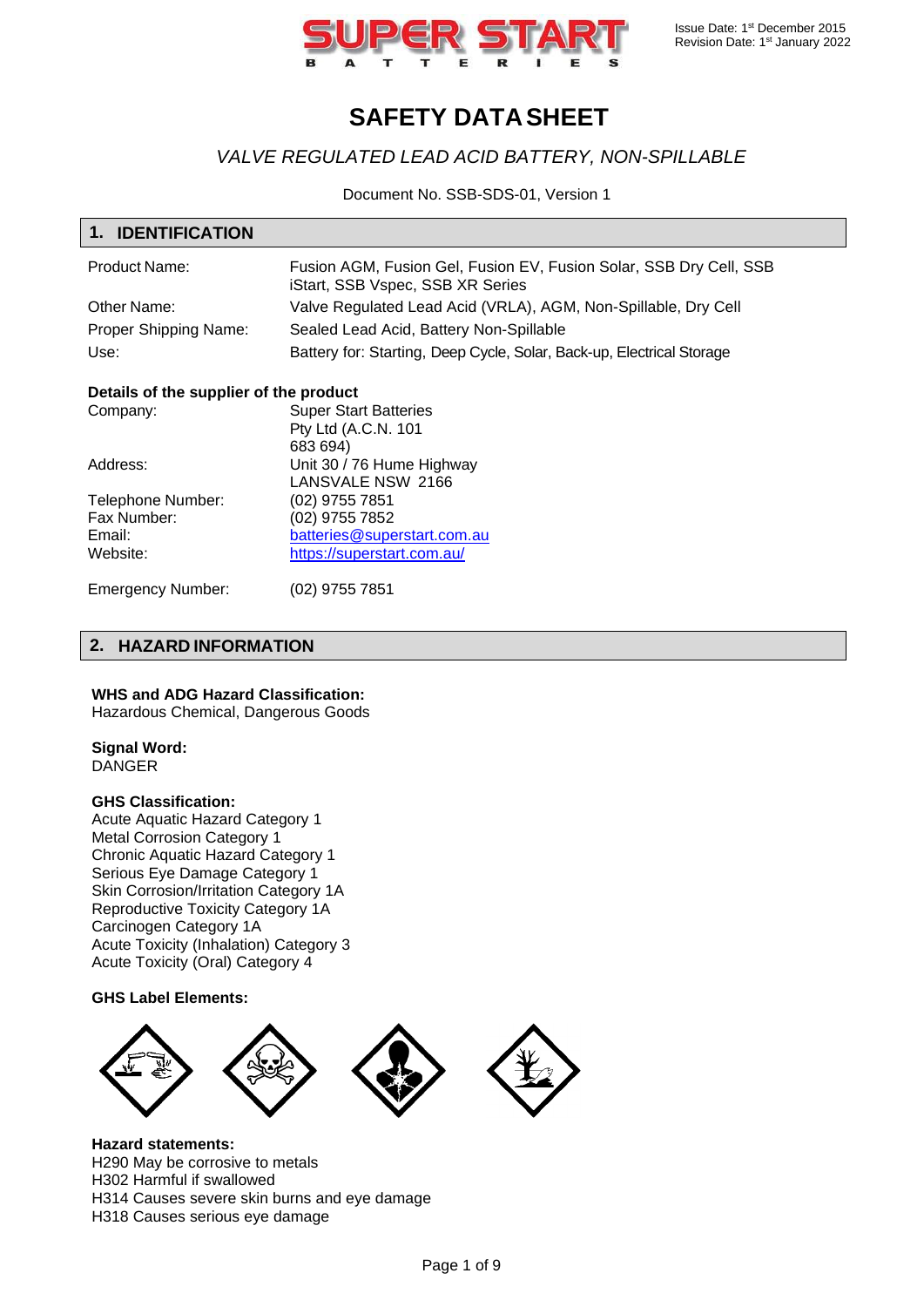

H331 Toxic if inhaled H335 May cause respiratory irritation H350 May cause cancer H360 May damage fertility or the unborn child H373 May cause damage to organs through prolonged or repeated exposure H400 Very toxic to aquatic life H410 Very toxic to aquatic life with long lasting effects

### **Precautionary Statements - Prevention:**

Keep out of reach of children Obtain instructions prior to use Use personal protective equipment as required Do not breathe dust/fume/gas/mist/vapours/spray Do not eat, drink or smoke when using this product Avoid release to the environment

### **Precautionary Statements - Response:**

IF SWALLOWED: Immediately call a POISON CENTER or physician/doctor IF SWALLOWED: Rinse mouth. Do NOT induce vomiting IF IN EYES: Rinse cautiously with water for several minutes. Remove contact lenses, if present and easy to do. Continue rinsing IF ON SKIN (or hair): Remove/Take off immediately all contaminated clothing. Rinse skin with water/shower. Wash contaminated clothing before reuse. IF ON SKIN: Wash with plenty of water and soap IF INHALED: Remove victim to fresh air and keep at rest in a position comfortable for breathing Absorb spillage to prevent material damage. Collect spillage.

### **Precautionary Statements - Storage:**

Store locked up Keep container tightly closed

### **Precautionary Statements - Disposal:**

Dispose of contents/container to an approved waste disposal facility in accordance with local regulations/laws

## **3. COMPOSITION / INFORMATION ON INGREDIENTS**

| <b>COMPONENTS</b>                                                            | Weight % | <b>CAS Number</b>      |
|------------------------------------------------------------------------------|----------|------------------------|
| Lead / Lead Compounds                                                        | 65%-75%  | 7439-92-1              |
| Tin                                                                          | $<0.5\%$ | 7440-31-5              |
| Calcium                                                                      | $<0.1\%$ | 7440-70-2              |
| Sulfuric Acid                                                                | $~20\%$  | 7664-93-9              |
| <b>Fiberglass Separator</b>                                                  | $~1.5\%$ |                        |
| Case Material: Acrylonitrile Butadine<br>Styrene (ABS) or Polypropylene (PP) | $-5%$    | 9003-56-9<br>9003-07-0 |

### **4. FIRST AID MEASURES**

In case of battery rupture, evacuate personnel from contaminated area and provide maximum ventilation to clear out fumes and pungent odours.

In all cases, seek immediate medicalattention: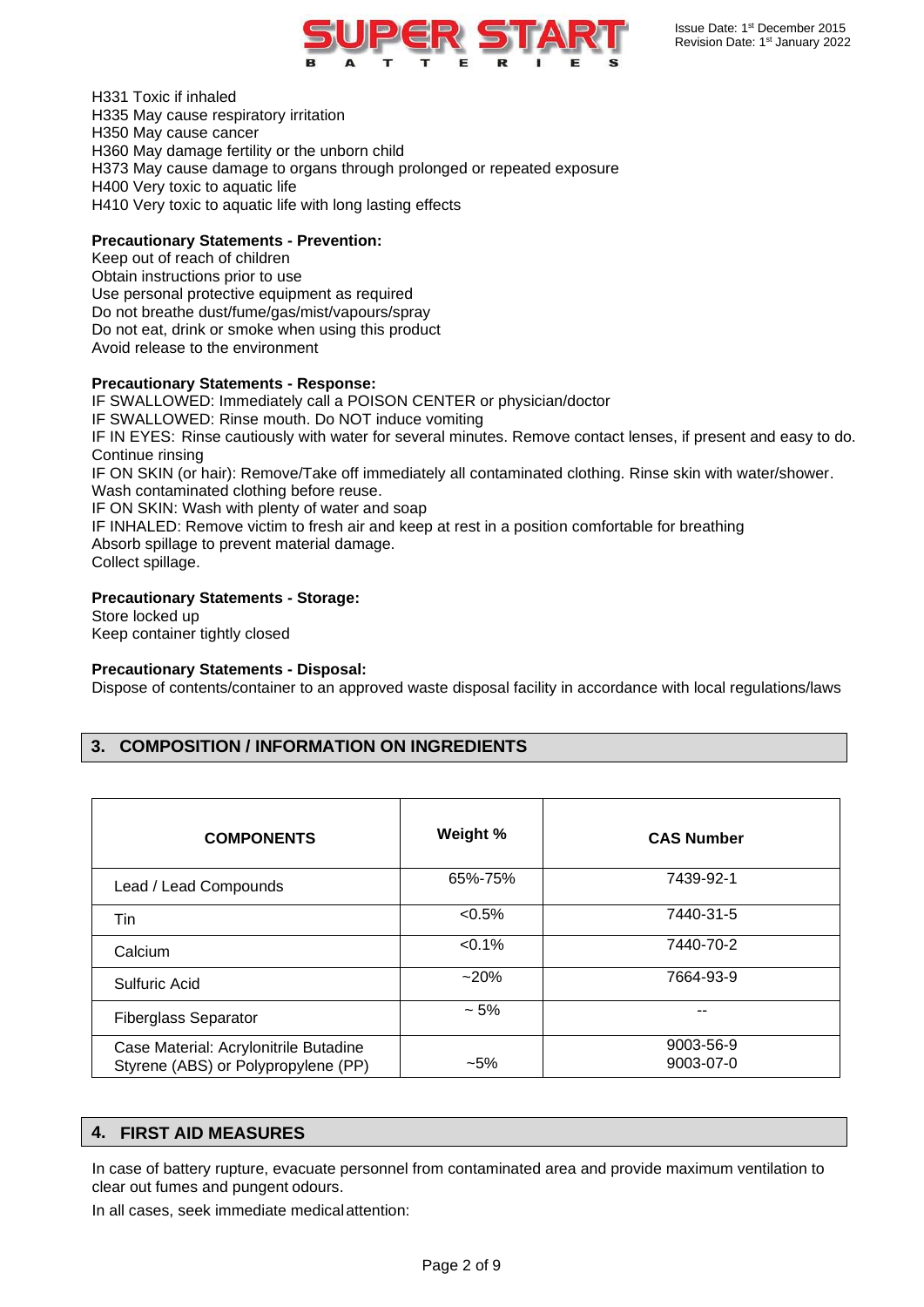

### **First Aid Measures:**

| Eye contact:  | Rinse cautiously with water for several minutes.<br>Remove contact lenses, if present and easy to do.<br>Continue rinsing with plenty of water (eyelids-held open) for at least 15 minutes.<br>Consult a physician.                                  |
|---------------|------------------------------------------------------------------------------------------------------------------------------------------------------------------------------------------------------------------------------------------------------|
| Skin contact: | Remove/Take off immediately all contaminated clothing.<br>Flush affected areas with plenty of water and soap for at least 15 minutes.<br>Wash contaminated clothing before reuse.<br>If Irritation develops seek medical attention.                  |
| Ingestion:    | Immediately call a POISON CENTER. Seek urgent medical attention<br>Do NOT induce vomiting<br>Rinse mouth. Dilute by giving water or milk<br>Assure that mucus does not obstruct the airway<br>Do not give anything by mouth to an unconscious person |
| Inhalation:   | Remove to fresh air immediately and keep at rest in a position comfortable for<br>breathing<br>Give oxygen or artificial respiration if needed<br>Ventilate the contaminated area                                                                    |

### **Chronic Health Hazards:**

Sulfuric acid: Possible scarring of the cornea, inflammation of the nose, throat and bronchial tubes, possible erosion of tooth enamel.

Lead Compounds: May cause anaemia, damage to kidneys and nervous system, and damage to reproductive system in both males and females.

### **Medical Conditions Generally Aggravated by Exposure:**

Inorganic lead and its compounds can aggravate chronic forms of kidney, liver, and neurological diseases. Contact of battery electrolyte (acid) with the skin may aggravate skin diseases such as eczema and contact dermatitis. Overexposure to sulfuric acid mist may cause lung damage and aggravate pulmonary conditions.

| 5. FIRE FIGHTING MEASURES        |                                                                                                                                                                                                                                                                                                                                                                                                                                                                                                                  |  |  |
|----------------------------------|------------------------------------------------------------------------------------------------------------------------------------------------------------------------------------------------------------------------------------------------------------------------------------------------------------------------------------------------------------------------------------------------------------------------------------------------------------------------------------------------------------------|--|--|
| Fire and explosion hazard:       | Non-combustible.<br>Not considered to be a significant fire risk.<br>Acids may react with metals to produce hydrogen, a highly flammable and<br>explosive gas.<br>Heating may cause expansion or decomposition leading to violent rupture<br>of containers.                                                                                                                                                                                                                                                      |  |  |
| Extinguishing media:             | Suitable:<br>Water Spray or Fog<br>Dry chemical Powder<br>Foam<br><b>BCF</b><br>Carbon Dioxide<br>Unsuitable:<br>Nil Known                                                                                                                                                                                                                                                                                                                                                                                       |  |  |
| Advice for Fire Fighters:        | Alert Fire brigade to the nature of the hazard and location<br>Cool fire exposed containers with water spray from a protected<br>location<br>If safe to do so, remove containers from path of fire<br>Use water delivered as a fine spray to control fire and cool adjacent<br>area<br>Prevent spillage from entering drains or water ways<br>Do not approach containers suspected to be hot<br>Slight hazard when exposed to flames and oxidisers<br>Use fire fighting procedures suitable for surrounding area |  |  |
| Special protective<br>equipment: | Use self-contained breathing apparatus to avoid breathing irritant<br>fumes. Wear full protective gear and equipment<br>Equipment should be thoroughly decontaminated after use                                                                                                                                                                                                                                                                                                                                  |  |  |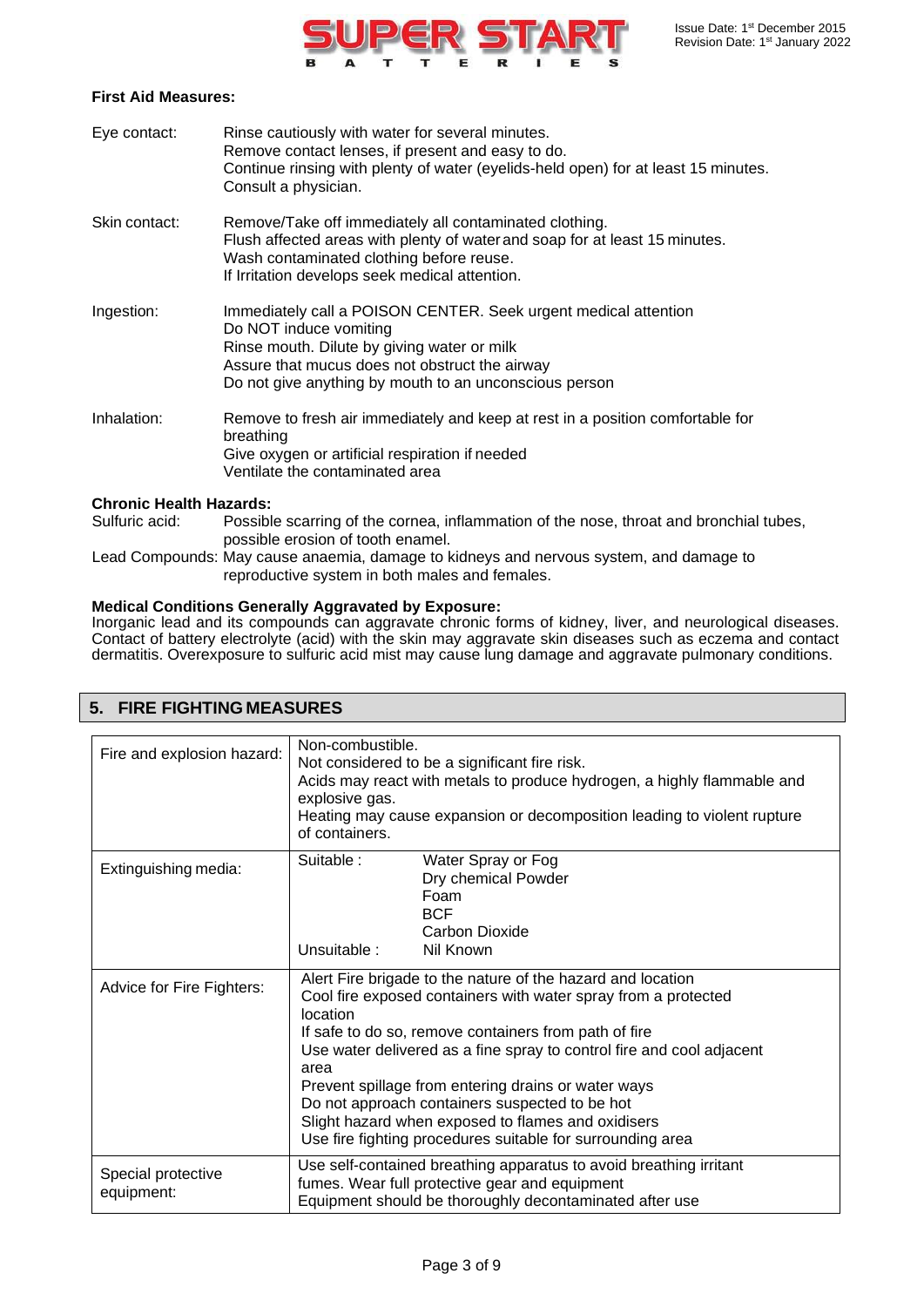

## **6. ACCIDENTAL RELEASE MEASURES**

The material contained within the batteries would only be expelled under abusive conditions. Using shovel or broom, cover battery or spilled substances with dry sand or vermiculite, place in approved container (after cooling if necessary) and dispose in accordance with local regulations.

### **7. HANDLING AND STORAGE**

The batteries should not be opened destroyed or incinerated since they may leak or rupture and release in the environment the ingredients they contain.

- Handling: Do not crush, pierce, short (+) and (-) battery terminals with conductive (i.e. metal) material. Do not directly heat or solder. Do not throw into fire. Do not mix batteries of different types and brands. Do not mix new and used batteries. Keep batteries in nonconductive (i.e. plastic) trays.
- Storage: Store in a cool (preferably below 30°C) and ventilated area away from moisture, sources of heat, open flames, food and drink. Keep adequate clearance between walls and batteries. Temperature above 90°C may result in battery leakage and rupture. Since short circuit can cause burn, leakage and rupture hazard, keep batteries in original packaging until use and do not jumble them.
- Other: Manufacturer recommendations regarding maximum recommended currents and operating temperature range. Applying pressure or deforming the battery may lead to disassembly followed by eye, skin and throat irritation.

### **8. EXPOSURE CONTROLS/PERSONAL PROTECTION**

|                      | Air Exposure Limits (µg/m <sup>3)</sup> |             |              | <b>LD50 ORAL</b> |  |
|----------------------|-----------------------------------------|-------------|--------------|------------------|--|
| <b>Material Name</b> | <b>ACGIH TLV</b>                        | <b>OSHA</b> | <b>NIOSH</b> | (mg/kg)          |  |
| Lead                 | 150                                     | 50          | 10           | 500              |  |
| Tin                  | 2000                                    | 2000        | $- -$        | $- -$            |  |
| Sulfuric Acid        | 1000                                    | 1000        | 1000         | 2.14             |  |

### **Occupational Exposure Limits:**

### **Engineering Controls:**

Store and handle in well-ventilated area. If mechanical ventilation is used, components must be acid resistant.

### **Personal Protection and Equipment:**

None needed under normal conditions. However, if battery case is damaged:

- Protective gloves: use rubber or plastic acid-resistant gloves with elbow-length gauntlet.
- Eye protection: use chemical goggles or face shield.
- Other protection: Acid-resistant apron. Under severe exposure or emergency conditions, wear acid resistant clothing and boots.
- In areas where sulfuric acid is handled in concentrations greater than 1%, emergency eyewash stations and showers should be provided, with unlimited water supply.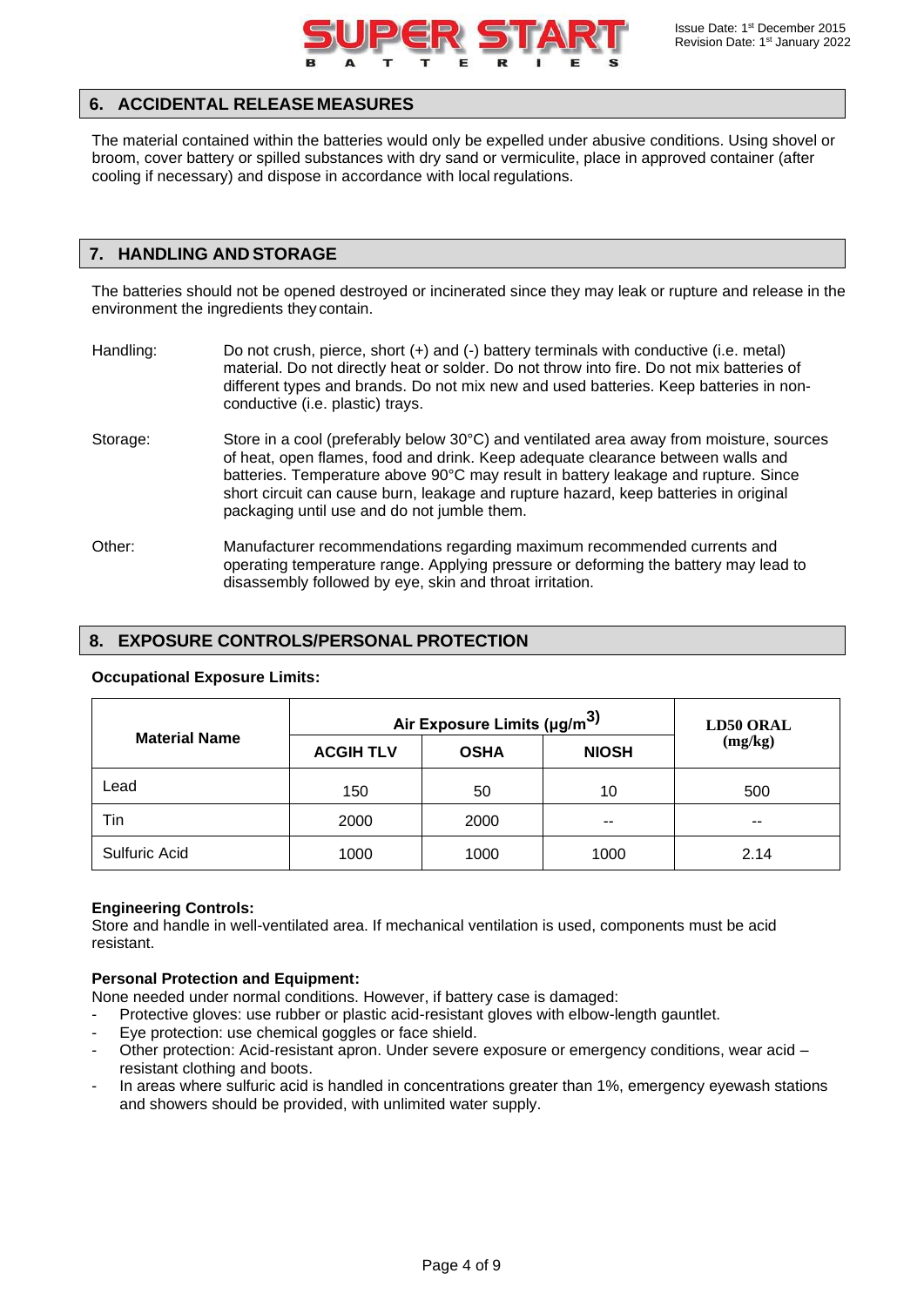

## **9. PHYSICAL & CHEMICAL PROPERTIES**

### **Information on basic physical and chemical properties**

| Solid containing liquid<br><b>Physical state</b><br>Sealed Rectangular plastic<br>Appearance<br>casing with exposed terminals<br>for electrical connections                                                                                                                               |       | Odour<br><b>Odour Threshold</b>                                                                                                                          | No data<br>No data                                                                                                                                                                                                                                                                                                |  |                                                                                                                   |
|-------------------------------------------------------------------------------------------------------------------------------------------------------------------------------------------------------------------------------------------------------------------------------------------|-------|----------------------------------------------------------------------------------------------------------------------------------------------------------|-------------------------------------------------------------------------------------------------------------------------------------------------------------------------------------------------------------------------------------------------------------------------------------------------------------------|--|-------------------------------------------------------------------------------------------------------------------|
| Colour                                                                                                                                                                                                                                                                                    | Clear |                                                                                                                                                          |                                                                                                                                                                                                                                                                                                                   |  |                                                                                                                   |
| рH<br>Melting point/freezing point<br>Boiling point / boiling range<br><b>Flash point</b><br><b>Evaporation rate</b><br>Flammability (solid, gas)<br><b>Flammability Limit in Air</b><br><b>Upper flammability limit:</b><br>Lower flammability limit:<br>Vapor pressure<br>Vapor density |       | No Data<br>$-7$ to $-70^{\circ}$ C<br>95 $\degree$ C<br>$-95.555$ °C<br>No Data<br>No Data<br>No Data<br>No Data<br>No Data<br>13 to 22 mmHg @ 25°C<br>1 | <b>Specific Gravity</b><br><b>Water solubility</b><br>Solubility in other solvents<br><b>Partition coefficient</b><br><b>Autoignition temperature</b><br><b>Decomposition temperature</b><br><b>Kinematic viscosity</b><br><b>Dynamic viscosity</b><br><b>Explosive properties</b><br><b>Oxidizing properties</b> |  | 1.2 to 1.3 @ 25°C<br>100%<br>No Data<br>No Data<br>No Data<br>No Data<br>No Data<br>No Data<br>No Data<br>No Data |

| Other Information      |          |
|------------------------|----------|
| Softening point        | No Data  |
| Molecular weight       | No Data  |
| <b>VOC Content (%)</b> | No Data  |
| Densitv                | 75.8523- |
| <b>Bulk density</b>    | No Data  |

## **10. STABILITY AND REACTIVITY**

### **Reactivity:**

Not reactive under normal conditions

#### **Chemical stability:**

Stable at normal temperatures and pressures

### **Possibility of Hazardous Reactions:**

None under normal processing

**Hazardous polymerization** Hazardous polymerization does not occur.

### **Conditions to avoid:**

Prolonged overcharge Sources of ignition Keep out of reach of children

### **Incompatible materials:**

Sulfuric acid: Contact with combustible and organic materials may cause fire and explosion. Also reacts violently with strong reducing agents, metals, sulfur trioxide, strong oxidizers and water. Contact with metals may product toxic sulfur dioxide fumes and may release flammable hydrogen gas.

Lead compounds: Avoid contact with strong bases, acids, combustible organic materials, halides, halogenates, potassium nitrate, permanganate, peroxides, nascent hydrogen, reducing agents, and water.

#### **Hazardous Decomposition Products:**

Lead compounds exposed to high temperatures will likely produce toxic metal fume, vapor or dust; contact with strong acid/base or presence of nascent hydrogen may generate highly toxic arsine gas.

Sulfuric acid: Sulfur trioxide, carbon monoxide, sulfuric acid mist, sulfur dioxide, and hydrogen.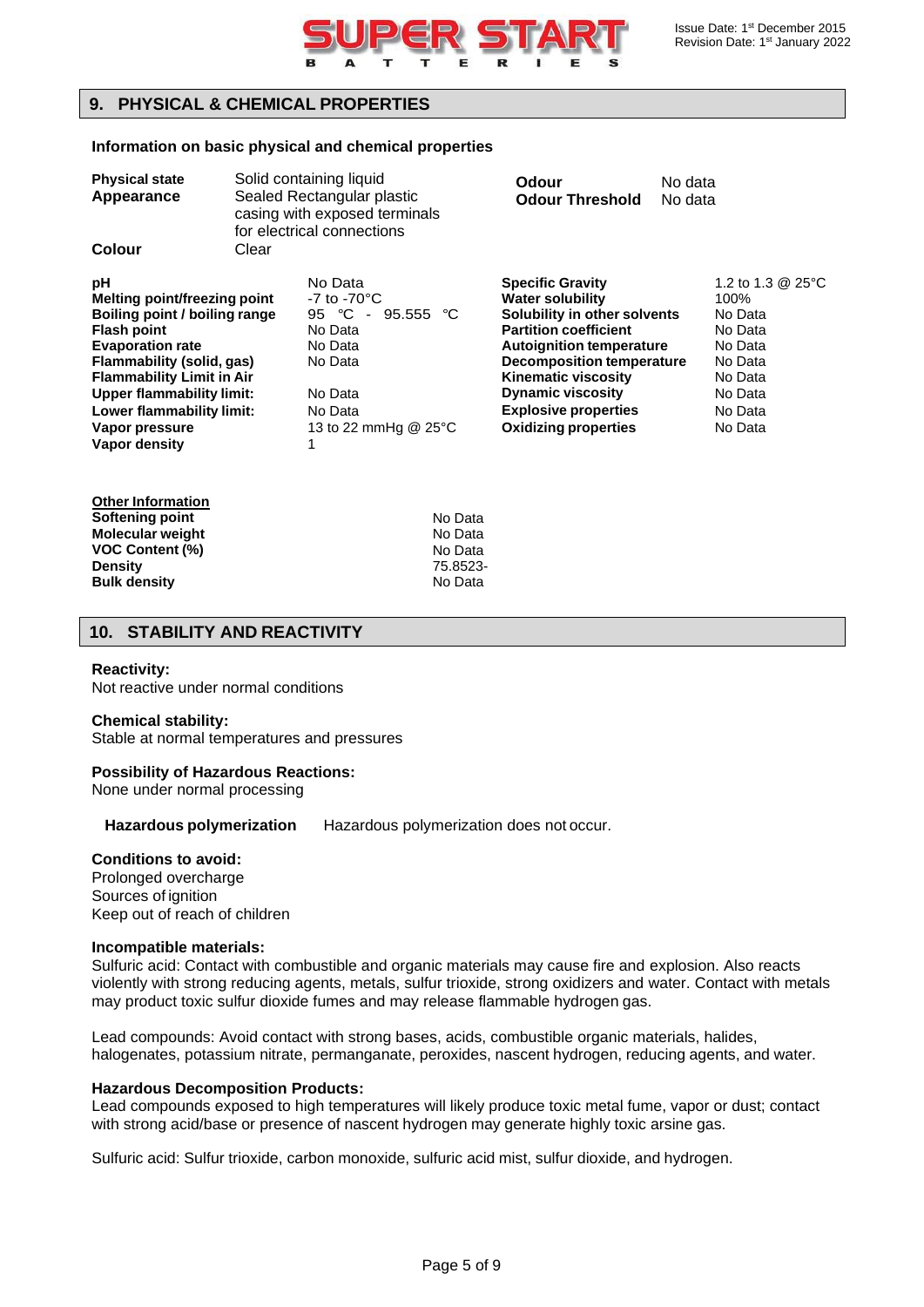

## **11. TOXILOGICAL INFORMATION**

### **Information on likely routes of exposure**

### **Product Information**

| Inhalation:         | (Acute): Under normal conditions of use, no health effects are expected. Contents of an<br>open battery can cause respiratory irritation.<br>(Chronic): Repeated and prolonged exposure may cause irritation. |
|---------------------|---------------------------------------------------------------------------------------------------------------------------------------------------------------------------------------------------------------|
| Eye contact         | (Acute): Under normal conditions of use, no health effects are expected. Exposure to<br>dust may cause irritation.<br>(Chronic): No data available.                                                           |
| <b>Skin Contact</b> | (Acute): Under normal conditions of use, no health effects are expected.<br>(Chronic): No data available.                                                                                                     |
| Ingestion           | (Acute): Under normal conditions of use, no health effects are expected. Lead ingestion<br>may cause abdominal pain, nausea, vomiting, diarrhoea and severe cramping.<br>(Chronic): No data available.        |

### **Acute Effects**

| <b>Chemical Name</b>       | Oral LD50                            | <b>Dermal LD50</b> | <b>Inhalation LC50</b>                   |  |
|----------------------------|--------------------------------------|--------------------|------------------------------------------|--|
| Arsenic<br>7440-38-2       | $= 15$ mg/kg (Rat) = 763 mg/kg (Rat) |                    |                                          |  |
| Sulfuric Acid<br>7664-93-9 | = 2140 mg/kg<br>(Rat)                |                    | $= 510$ mg/m <sup>3</sup><br>$(Rat)$ 2 h |  |
| Tin<br>7440-31-5           | (Rat)<br>$= 700$ mg/kg               |                    |                                          |  |

### **Information on toxicological effects Symptoms**

Symptoms of lead toxicity include headache, fatigue, abdominal pain, loss of appetite, muscular aches and weakness, sleep disturbances and irritability. Lead absorption may cause nausea, weight loss, abdominal spasms, and pain in arms, legs and joints. Effects of chronic lead exposure may include central nervous system (CNS) damage, kidney dysfunction, anemia, neuropathy particularly of the motor nerves with wrist drop, and potential reproductive effects.

Acute exposure to sulfuric acid causes severe irritation, burns and permanent tissue damage to all routes of exposure. Chronic exposure to sulfuric acid may cause erosion of tooth enamel, inflammation of nose, throat and respiratorysystem.

### **Delayed and immediate effects as well as chronic effects from short and long-term exposure**

| Skin corrosion/irritation         | Not available. |
|-----------------------------------|----------------|
| Serious eye damage/eye irritation | Not available. |
| Irritation                        | Severe burns.  |
| Corrosively                       | Not available. |
| Sensitization                     | Not available. |

| <b>Carcinogenicity</b><br><b>Chemical Name</b> | <b>ACGIH</b>   | <b>IARC</b> | <b>NTP</b>             | <b>OSHA</b> |
|------------------------------------------------|----------------|-------------|------------------------|-------------|
| Arsenic<br>7440-38-2                           | A <sub>1</sub> | Group 1     | Known                  | Χ           |
| Sulfuric Acid<br>7664-93-9                     | A <sub>2</sub> | Group 1     | -                      | Χ           |
| Powdered Lead<br>7439-92-1                     | A <sub>3</sub> | Group 2A    | Reasonably Anticipated | Χ           |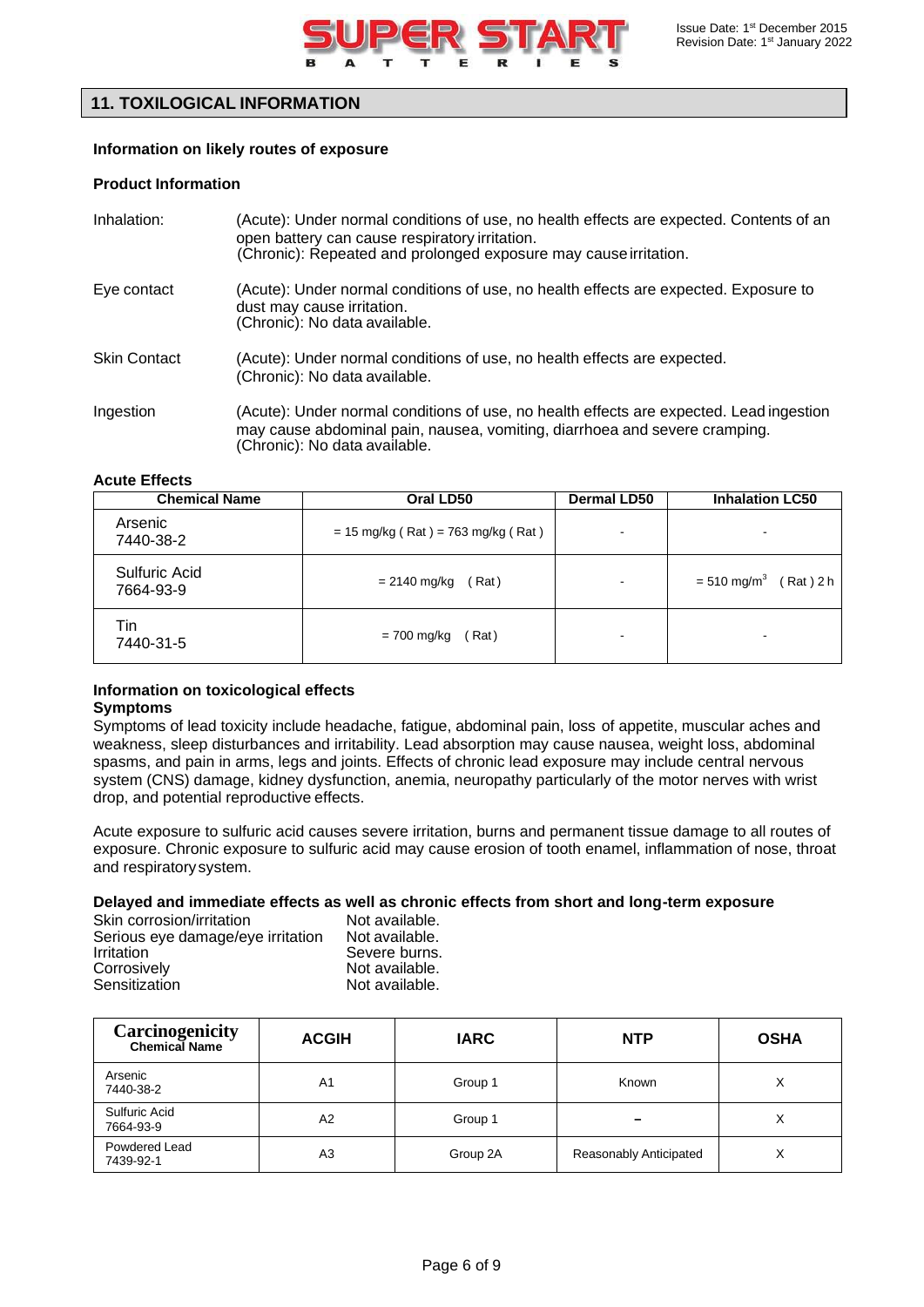

## **12. ECOLOGICAL INFORMATION**

| <b>Chemical Name</b>       | Algae/aquatic<br>plants | Fish                                                                                                                                                               | <b>Toxicity to</b><br>microorganisms | <b>Crustacea</b>                    |
|----------------------------|-------------------------|--------------------------------------------------------------------------------------------------------------------------------------------------------------------|--------------------------------------|-------------------------------------|
| Sulfuric Acid<br>7664-93-9 |                         | 500: 96 h Brachydanio rerio mg/L<br>LC50 static                                                                                                                    |                                      | 29: 24 h Daphnia<br>magna mg/L EC50 |
| Powdered Lead<br>7439-92-1 |                         | 0.44: 96 h Cyprinus carpio mg/L<br>LC50 semi-static 1.32: 96 h<br>Oncorhynchus mykiss mg/L LC50<br>static 1.17: 96 h Oncorhynchus<br>mykiss mg/L LC50 flow-through |                                      | 600: 48 h water flea<br>ug/L EC50   |

### **Persistence and degradability**

Lead is persistent in soils and sediments

### **Bioaccumulation**

Not available

**Mobility** Not available

**Other adverse effects** Not available

## **13. DISPOSAL CONSIDERATIONS**

### **Waste treatment methods**

| Disposal of wastes            | Disposal should be in accordance with applicable regional, national and local<br>laws and regulations. |
|-------------------------------|--------------------------------------------------------------------------------------------------------|
| <b>Contaminated packaging</b> | Disposal should be in accordance with applicable regional, national and local<br>laws and regulations. |

### **14. TRANSPORT INFORMATION**



**Marine Pollutant:** No<br> **Hazchem:** 2R **Hazchem:** 

**ADG:** Non-spillable batteries are not subject to Dangerous Goods Transport requirements if conditions specified in the applicable Special provisions are met. Applicable special provisions: 238

| <b>UN Number:</b>         | UN2800                        |
|---------------------------|-------------------------------|
| Proper shipping name      | BATTERIES, WET, NON-SPILLABLE |
| <b>Hazard Class</b>       | 8                             |
| <b>Packing Group</b>      | Ш                             |
| <b>Special Provisions</b> | 238                           |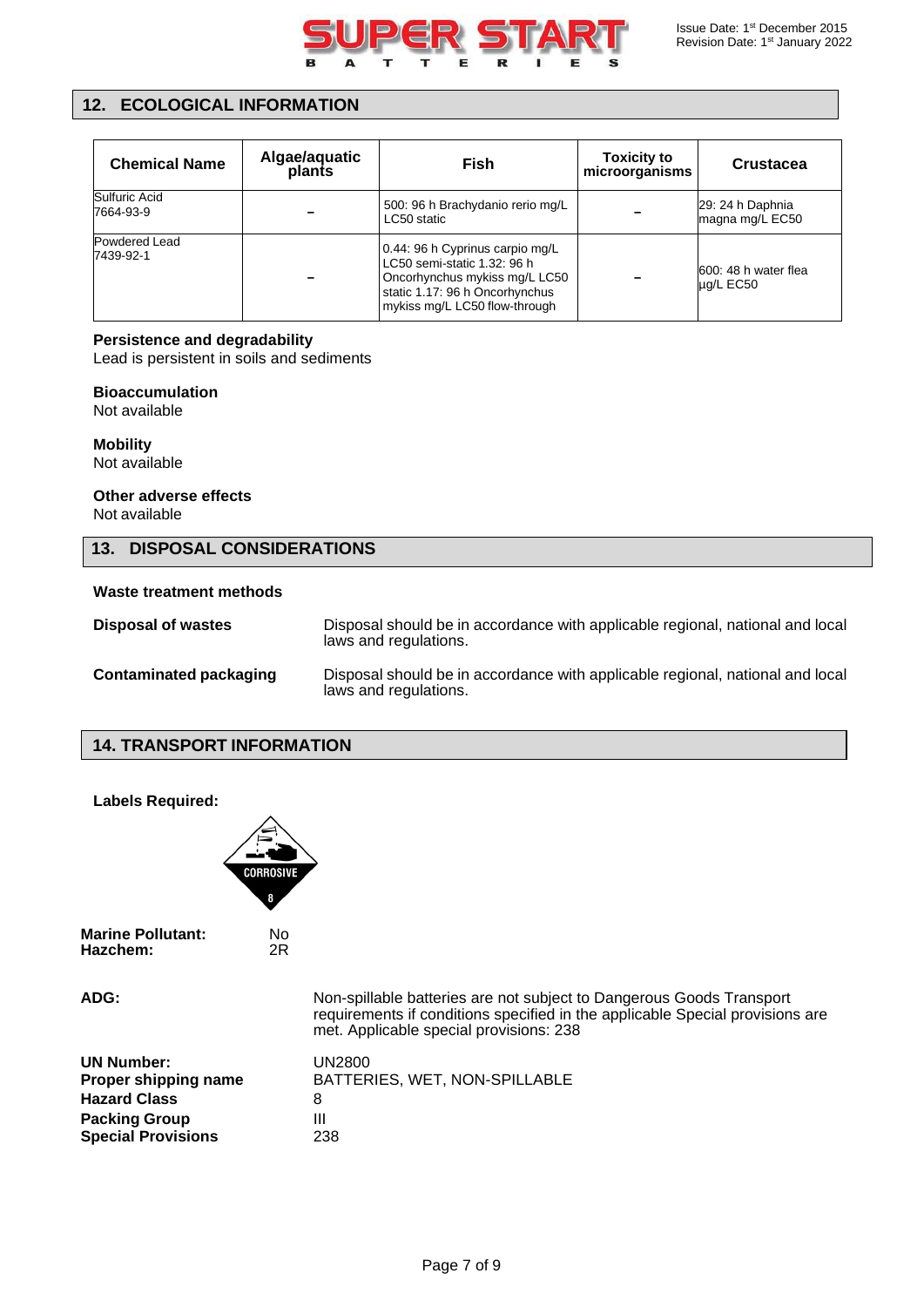|                                | Issue Date: 1 <sup>st</sup> December 2015<br>Revision Date: 1st January 2022                                                                                                                                                                                                                                                                                                                                                                                                                                    |
|--------------------------------|-----------------------------------------------------------------------------------------------------------------------------------------------------------------------------------------------------------------------------------------------------------------------------------------------------------------------------------------------------------------------------------------------------------------------------------------------------------------------------------------------------------------|
| DOT:                           | These batteries have been tested and meet the non-spillable criteria listed in<br>CFR49,173.159 (d) (3) (i) and (ii). Non-spillable batteries are excepted from<br>CFR 49, Subchapter C requirements, provided that the following criteria are<br>met:<br>1.) The batteries must be protected against short circuits and securely<br>packaged.<br>2.) The batteries and their outer packaging must be plainly and durably marked<br>"NON-SPILLABLE" or "NONSPILLABLE BATTERY".<br>Batteries, wet, non-spillable |
| <b>ICAO / IATA:</b>            | Super Start and Fusion batteries have been tested and meet the non-spillable<br>criteria listed in IATA Packing Instruction 872 and Special Provision A67.<br>These batteries are accepted from all IATA regulations provided that the<br>battery terminals are protected against short circuits. The words "Not<br>Restricted, as per Special Provision A67" must be included in the description<br>on the Air Waybill.                                                                                        |
| <b>UN Number:</b>              | <b>UN2800</b>                                                                                                                                                                                                                                                                                                                                                                                                                                                                                                   |
| Proper shipping name           | Batteries, Wet, Non-Spillable                                                                                                                                                                                                                                                                                                                                                                                                                                                                                   |
| <b>Hazard Class</b>            | 8                                                                                                                                                                                                                                                                                                                                                                                                                                                                                                               |
| <b>Subsidiary hazard class</b> | N/A                                                                                                                                                                                                                                                                                                                                                                                                                                                                                                             |
| <b>ERG Code:</b>               | 8L                                                                                                                                                                                                                                                                                                                                                                                                                                                                                                              |
| <b>Packing Instructions</b>    | 872                                                                                                                                                                                                                                                                                                                                                                                                                                                                                                             |
| <b>Special Provisions</b>      | A48, A67, A164, A183                                                                                                                                                                                                                                                                                                                                                                                                                                                                                            |
| IMDG:                          | Super Start and Fusion batteries have been tested and meet the non-spillable<br>criteria listed in IMDG Code Special Provision 238.1 and .2; therefore, are not<br>subject to the provisions of the IMDG Code provided that the battery terminals<br>are protected against short circuits when packaged for transport.                                                                                                                                                                                          |
| <b>UN Number:</b>              | <b>UN2800</b>                                                                                                                                                                                                                                                                                                                                                                                                                                                                                                   |
| Proper shipping name           | Batteries, Wet, Non-Spillable                                                                                                                                                                                                                                                                                                                                                                                                                                                                                   |
| <b>Hazard Class</b>            | 8                                                                                                                                                                                                                                                                                                                                                                                                                                                                                                               |
| <b>Subsidiary hazard class</b> | N/A                                                                                                                                                                                                                                                                                                                                                                                                                                                                                                             |
| <b>Packing Group</b>           | N/A                                                                                                                                                                                                                                                                                                                                                                                                                                                                                                             |
| <b>Special Provisions</b>      | 238                                                                                                                                                                                                                                                                                                                                                                                                                                                                                                             |
| EmS:                           | $F-A, S-B$                                                                                                                                                                                                                                                                                                                                                                                                                                                                                                      |
|                                |                                                                                                                                                                                                                                                                                                                                                                                                                                                                                                                 |

## **15. REGULATORY INFORMATION**

The regulations following are specifically applied to the safe usage, production, storage, transport and load and unload for dangerous chemicals.

- The Regulations of Safe Management Regarding Dangerous Chemicals (issued by State Council at Feb. 16, 2011 )
- The Rules of implementation of Safe Statute Regarding Dangerous Chemicals (No.667 ,1992)
- The Regulations of Safe Use of Dangerous Chemicals in Workplace(No.423,1992)

### **CONTACT INFORMATION**

**Australian Poisons Information Centre (24 Hour Service)**

Telephone: 13 11 26 **Police or Fire Brigade (24 Hours)** Telephone: 000 **Ambulance (24 Hours)** Telephone: 000